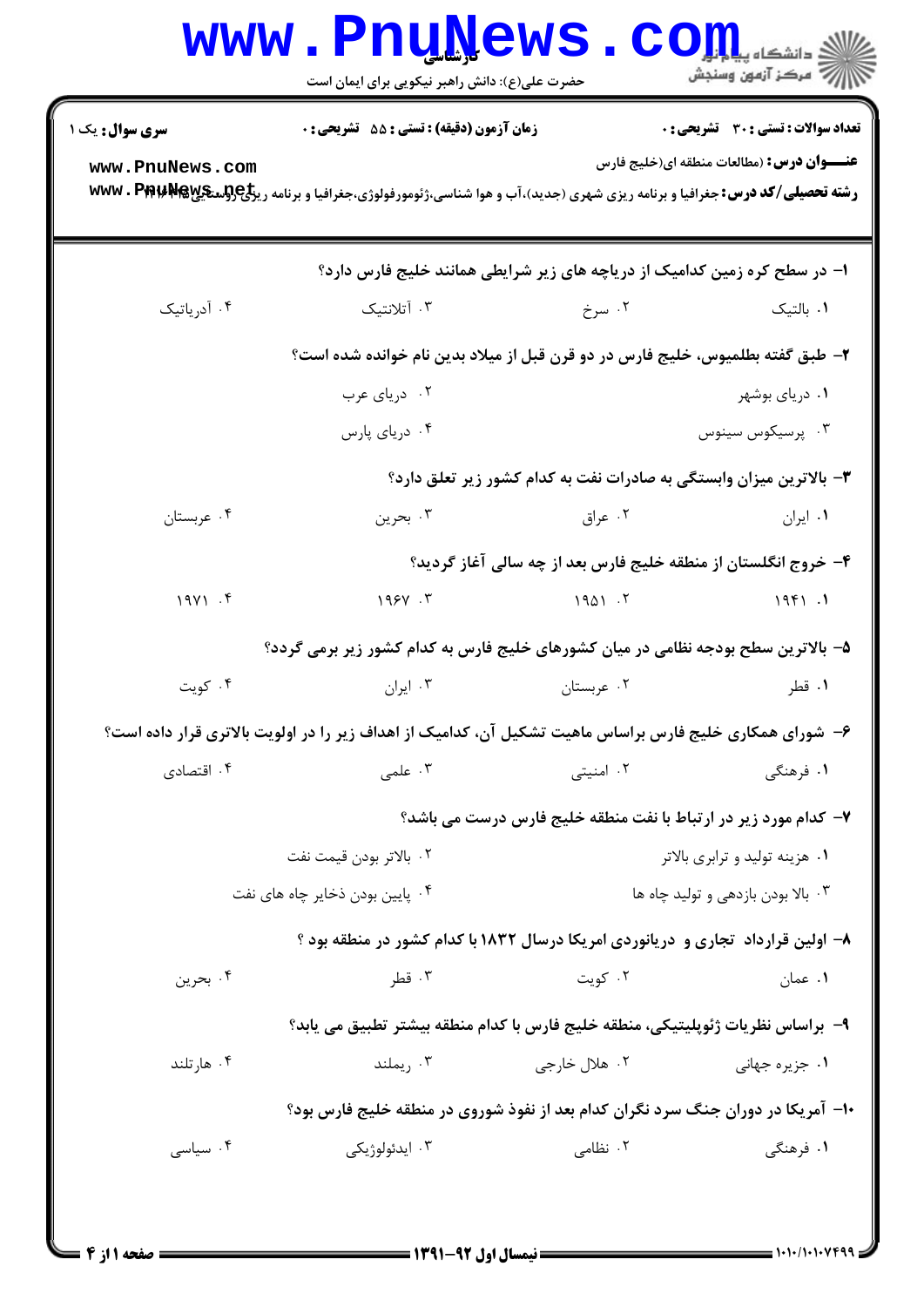|                                           | <b>LAW</b><br>حضرت علی(ع): دانش راهبر نیکویی برای ایمان است                                                                                                                                                    |          | : دانشکاه پ <b>یا با تو</b><br>رِ آرمون وسنڊش                                            |
|-------------------------------------------|----------------------------------------------------------------------------------------------------------------------------------------------------------------------------------------------------------------|----------|------------------------------------------------------------------------------------------|
| <b>سری سوال : ۱ یک</b><br>www.PnuNews.com | <b>زمان آزمون (دقیقه) : تستی : 55 تشریحی : 0</b><br><b>رشته تحصیلی/کد درس:</b> جغرافیا و برنامه ریزی شهری (جدید)،آب و هوا شناسی،ژئومورفولوژی،جغرافیا و برنامه ری <del>زلیCولو</del> سیگیچ <b>wwv . Pppy یا</b> |          | تعداد سوالات : تستى : 30 قشريحى : 0<br><b>عنــــوان درس:</b> مطالعات منطقه ای(خلیج فارس) |
|                                           | 11- با پیروزی انقلاب اسلامی، طرح نیروی واکنش سریع توسط کدام رئیس جمهور ایالات متحده تشکیل شد؟                                                                                                                  |          |                                                                                          |
| ۰۴ ایزنهاور                               | ۰۳ بوش پدر                                                                                                                                                                                                     | ۰۲ کارتر | ۰۱ ریگان                                                                                 |
|                                           | ۱۲- ترومن رییس جمهور ایالات متحده از طریق کدامیک از اقدامات زیر شوروی سابق را مجبور به خروج از ایران نمود؟                                                                                                     |          |                                                                                          |
|                                           | ۰۲ حمله ناتو به شوروی سابق                                                                                                                                                                                     |          | ۰۱ وحدت چين و آمريكا                                                                     |
|                                           | ۰۴ اعزام نيرو به خليج فارس                                                                                                                                                                                     |          | ۰۳ تهدید به حمله اتمی                                                                    |
|                                           | ۱۳– استراتژی «صلاح و پیشرفت» که بیشتر بر مسائل سیاسی و اقتصادی تاکید دارد توسط کدام کشور بیشتر مورد استفاده                                                                                                    |          | قرار گرفت؟                                                                               |
| ۰۴ چين                                    | ۰۳ شوروی                                                                                                                                                                                                       | ۰۲ هند   | ٠١ ايران                                                                                 |
|                                           | ۱۴- ژنرال یانگ ده جی، کدام کشور زیر را سد محکم در برابر روسیه اعلام نموده است؟                                                                                                                                 |          |                                                                                          |
| ۰۴ ایران                                  | ۰۳ هند                                                                                                                                                                                                         | ۰۲ چين   | ۰۱ ترکیه                                                                                 |
|                                           | ۱۵– به چه دلیل رودخانه های واقع در غرب تنگه هرمز شور و غیرقابل استفاده هستند؟                                                                                                                                  |          |                                                                                          |
|                                           | ۰۲ وجود کویر نمک در شمال منطقه                                                                                                                                                                                 |          | ۰۱ کشاورزی بی رویه                                                                       |
|                                           | ۰۴ گرمای زیاد و تبخیر شدید آب                                                                                                                                                                                  |          | ۰۳ وجود تشكيلات نمكي پالئوزئيك                                                           |
|                                           | ۱۶– اولین کشوری که در حوزه خلیج فارس، وابستگی صدور نفت خود به تنگه هرمز را به صفر رساند کدام کشوربود؟                                                                                                          |          |                                                                                          |
| ۰۴ ایران                                  | ۰۳ عراق                                                                                                                                                                                                        | ۰۲ بحرين | ۰۱ عمان                                                                                  |
|                                           | ۱۷- کدام مورد از جمله طرح های پیش بینی شده در مورد خطوط لوله نفت بود؟                                                                                                                                          |          |                                                                                          |
|                                           | ۰۲ کر کوک- خلیج اسکندرون                                                                                                                                                                                       |          | ۰۱ کرکوک-عقبه                                                                            |
|                                           | ۰۴ کرکوک - مرسین                                                                                                                                                                                               |          | ۰۳ کر کوک- حیفا                                                                          |
|                                           | ۱۸– به چه دلیل ایجاد کانال جایگزین برای تنگه هرمز در شمال شبه جزیره المسندم فاقد کارآیی خواهد بود؟                                                                                                             |          |                                                                                          |
|                                           | ۰۲ ایجاد اختلاف در بین کشورها                                                                                                                                                                                  |          | ۰۱ وجود پرتگاه های دریایی                                                                |
|                                           | ۰۴ هزينه فراوان اقتصادي                                                                                                                                                                                        |          | ۰۳ در دید بودن کانال برای ایران                                                          |
|                                           | ۱۹- ازنظرماهان کدام عامل زیر سبب ایجاد یک دژشکست ناپذیر در بخش مرکزی امپراطوری روسیه شده است؟                                                                                                                  |          |                                                                                          |
|                                           | ۰۲ وجود مرکزیت سیاسی                                                                                                                                                                                           |          | ۰۱ امکانات و سازه های صنعتی- ارتباطی                                                     |
|                                           | ۰۴ موقعیت جغرافیایی                                                                                                                                                                                            |          | ۰۳ استحکامات نظامی و دفاعی                                                               |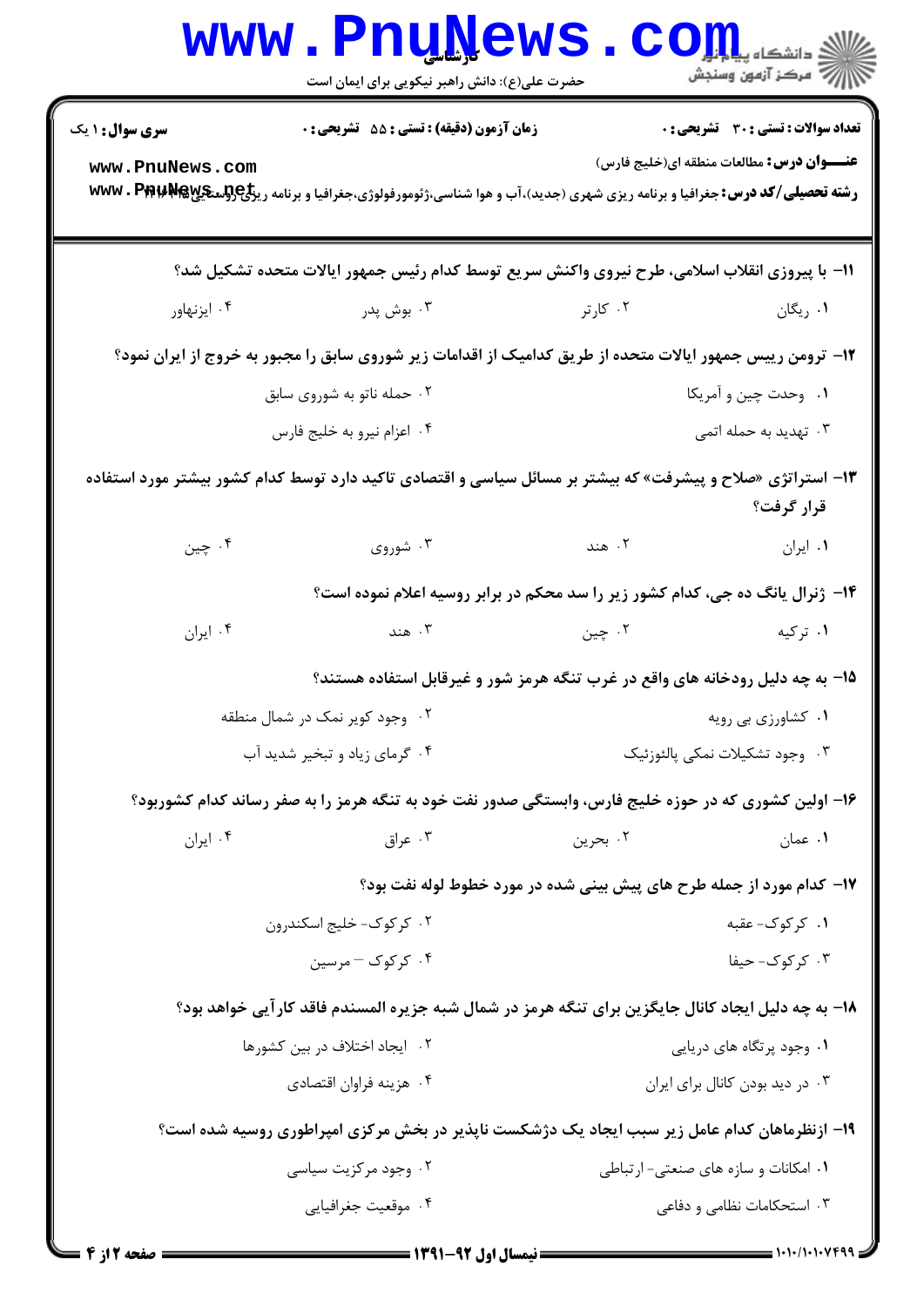|                                                    | <b>www.Pnunews</b><br>حضرت علی(ع): دانش راهبر نیکویی برای ایمان است | الله دانشگاه پیابازاد<br>الله عرکز آزمون وسنجش                                                                                                             |  |
|----------------------------------------------------|---------------------------------------------------------------------|------------------------------------------------------------------------------------------------------------------------------------------------------------|--|
| <b>سری سوال : ۱ یک</b>                             | زمان آزمون (دقیقه) : تستی : 55 آتشریحی : 0                          | تعداد سوالات : تستي : 30 - تشريحي : 0                                                                                                                      |  |
| www.PnuNews.com                                    |                                                                     | <b>عنـــوان درس:</b> مطالعات منطقه ای(خلیج فارس)                                                                                                           |  |
|                                                    |                                                                     | <b>رشته تحصیلی/کد درس:</b> جغرافیا و برنامه ریزی شهری (جدید)،آب و هوا شناسی،ژئومورفولوژی،جغرافیا و برنامه ری <del>زلیCولو</del> سیگیی <b>WW . Pppp بال</b> |  |
|                                                    |                                                                     | +۲- کدام عامل زیرسبب اهمیت قطب شمال در دهه های اخیر شده است؟                                                                                               |  |
|                                                    | ۰۲ امکان عبور زیردریایی ها                                          | ۰۱ مرزبندی مجدد فلات قاره                                                                                                                                  |  |
|                                                    | ۰۴ منابع زیر دریا                                                   | ۰۳ توسعه شیلات                                                                                                                                             |  |
|                                                    |                                                                     | <b>۲۱</b> – کدام عامل زیربر نگرانی ها در مورد استفاده از سلاح های هسته ای در مناطقی بحران خیز جهان نظیر خلیج فارس افزوده<br>است؟                           |  |
|                                                    | ۰۲ رقابت تسليحاتي                                                   | ۰۱ گسترش جنگ های منطقه ای                                                                                                                                  |  |
|                                                    | ۰۴ تفاوت های مذهبی                                                  | ۰۳ دسته بندی های ایدئولوژیک                                                                                                                                |  |
|                                                    |                                                                     | ۲۲- کدام مورد زیر تنگه هرمز را در فضای ژئواستراتژیک اروپای غربی قرار می دهد؟                                                                               |  |
| ۰۲ اهمیت به عنوان تکیه گاه دفاعی شبه جزیره عربستان |                                                                     | ٠١ ايجاد پيوستگي براي نيروي دريايي بحري                                                                                                                    |  |
| ۰۴ قرار داشتن در مسیر انتقال انرژی نفت و گاز       |                                                                     | ۰۳ داشتن موقعیت مناسب برای ورود قدرت بری                                                                                                                   |  |
|                                                    |                                                                     | ۲۳- کدامیک از بنادر زیر تکیه گاه بحری ایران است و با حذف آن از ایران، کشور به یک قدرت صرفاً بری تبدیل می شود؟                                              |  |
| ۰۴ آبادان                                          | ۰۳ چابهار                                                           | ۰۲ بندرعباس<br>۰۱ بوشهر                                                                                                                                    |  |
|                                                    |                                                                     | <b>۲۴</b> - کدام جمله در موردتنگه هرمز و ارتباط آن با ریملند صحیح می باشد؟                                                                                 |  |
|                                                    |                                                                     | ۰۱ تنگه هرمز در مرکز خط دفاعی مشترک دو قدرت بری و بحری واقع است                                                                                            |  |
|                                                    |                                                                     | ۰۲ تنگه هرمز تماما در محدوده قدرت بری واقع است                                                                                                             |  |
|                                                    |                                                                     | ۰۳ تنگه هرمز تماما در محدوده قدرت بحری واقع است                                                                                                            |  |
|                                                    |                                                                     | ۰۴ تنگه هرمز در محدوده خطوط دفاعی قدرتهای بری و بحری واقع نیست                                                                                             |  |
|                                                    |                                                                     | ۲۵– کدامیک از کشورهای زیر مصداق قدرت بری بوده است؟                                                                                                         |  |
|                                                    | ۰۲ انگلیس                                                           | ۰۱ ژاپن                                                                                                                                                    |  |
|                                                    | ۰۴ شوروی سابق                                                       | ۰۳ آمریکا                                                                                                                                                  |  |
|                                                    |                                                                     | ۲۶– کدام بخش ازمنطقه خلیج فارس، زمینه حفاظت کشورهای منطقه از تجاوز مستقیم نیروهای برون منطقه ای را فراهم کرده                                              |  |
|                                                    |                                                                     | است؟                                                                                                                                                       |  |
|                                                    | ۰۲ سواحل جنوب                                                       | ٠١ سواحل شمال                                                                                                                                              |  |
|                                                    | ۰۴ جزایر تنب بزرگ و کوچک و ابوموسی                                  | ۰۳ تتنگه هرمز                                                                                                                                              |  |